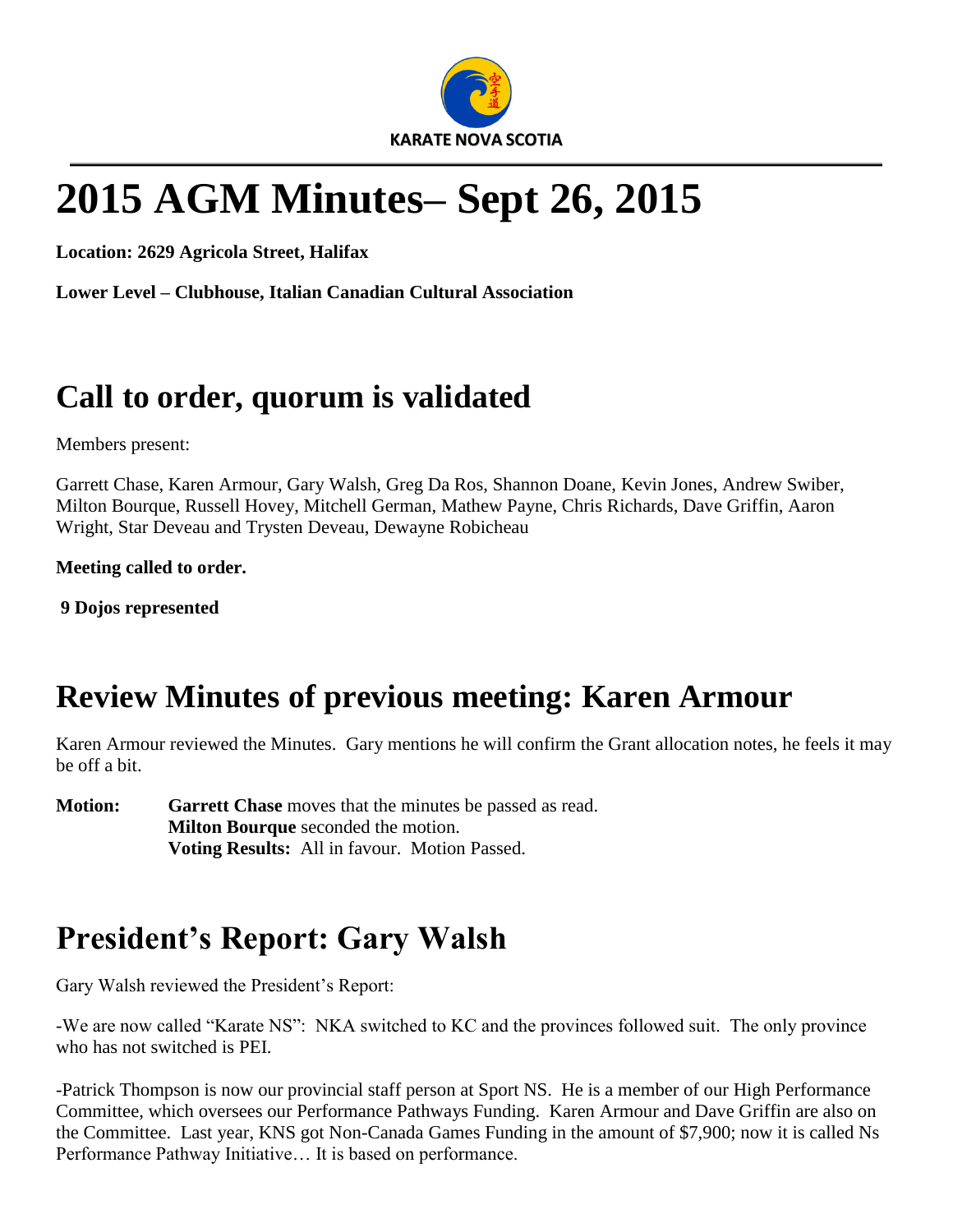

-The Executive and Regional Directors form the KNS Board.

KNS receives core funding from:

1) Participation Development Grant- annual rate of \$5,000 a year for 4 years (total \$20,000). Some sports have had this funding decreased; KNS was able to maintain the existing level. 2) Block Funding: We received an increase in this funding over 4 years for a total increase of \$5,500.

-NCCP- KNS has two Learning Facilitators and Evaluators: Karen Armour and Gary Walsh. Gary Walsh is now a Master Learning Facilitator. Under NCCP, a coach get trained and then certified. In order to be certified the coach needs to be evaluated. Once you are certified you don't need to take the course again. Instead you take professional development to keep your certification.

-KNS hosted Sensei Antonio Oliva Seba twice in the last 3 years. He will be at the Summit this year in Toronto (October 2015).

-Sport NS recognized us as the Body for Karate in NS.

-Most of the funding KNS receives is based on results. We have done well with funding because of the performance of our athletes, coaches and officials.

-Official's promotion: Dave Griffin raised his level to World Karate Federation certification (a first for Officials in NS); Gary Walsh raised his level to National Referee A and PKF Kata C.

-A thank you goes out to the Support Staff

-We have a lot of styles represented on the Board of Directors and on the Officials Association.

-Gary Walsh is on the KC Board of Directors. Gary Walsh was also hired as Venue Results Manager at the Pan Am Games in Toronto in July 2015.

-We need volunteers to help with our Association. You don't have to be on the board to help.

### **Funding Summary Report: Gary Walsh**

NS got to send 5 athletes to the Junior Pan Ams in Bolivia. Each athlete received \$3,000 from Sport NS. This has never happened before in the history of KNS/NSKA

Member of KNS received Community Grants: i.e. Mathew Sullivan got \$4,000 to relocate dojo, JF Charette got tatamis, Dave Griffin got a grant of \$1,000 etc.

There are also Equipment grants. Gary Walsh got a grant for a score clock. He got \$1,000.

KNS got a PSO Grant to bring Sensei Seba in. We got that grant topped up. Gary Walsh just received \$3,000 grant for a tournament- scoring system.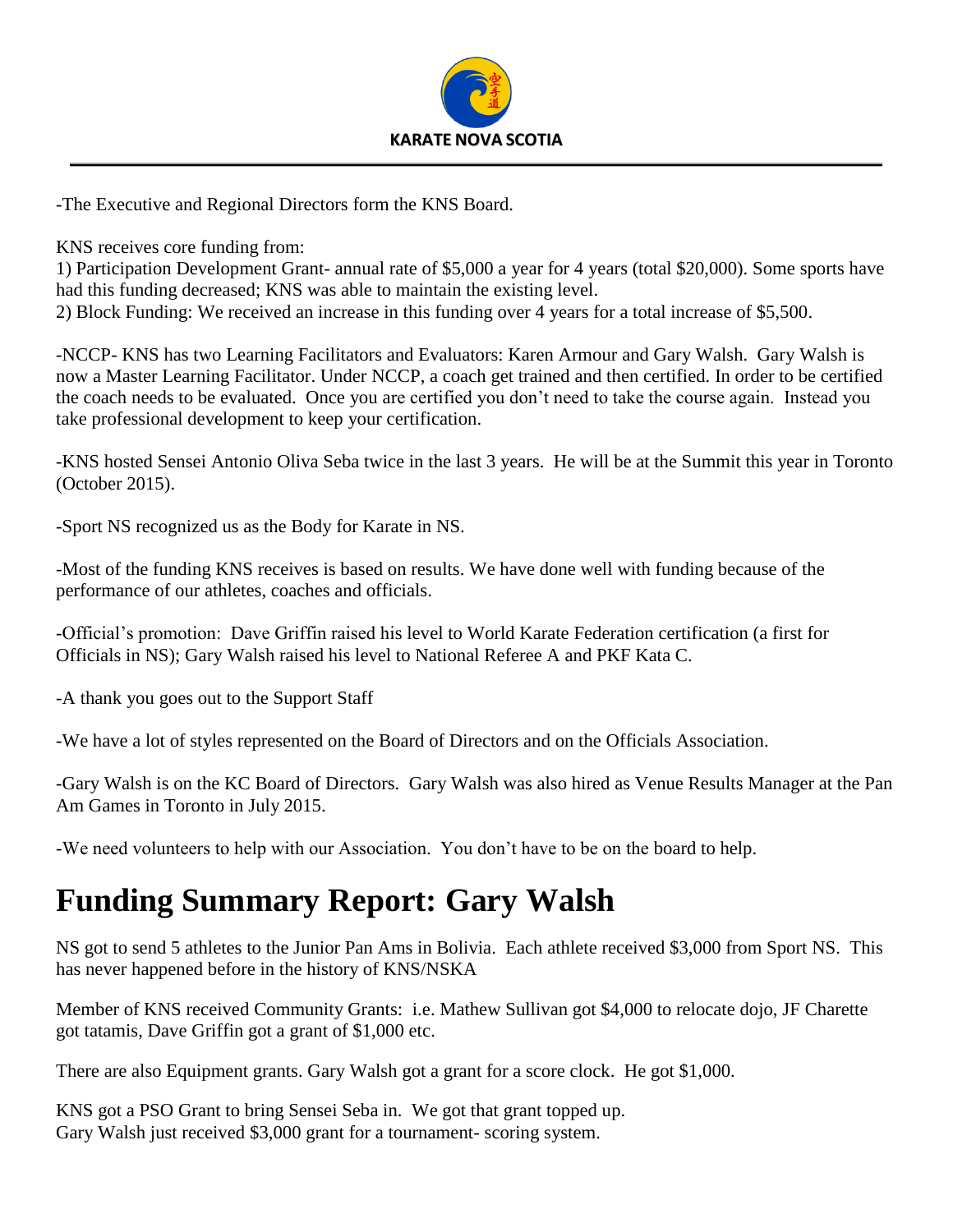

Offical's also got funding through Sport NS.

Atlantic- KNS got a grant to host Atlantics. We got \$3,000.

Legacy Fund- Reapplied and got some more funding

Canada Games High Performance: Report due Oct 15, 2015

Since April 1st 2014 KNS has gotten \$80,000, normally we would only get Block and Participation funding \$14,500 plus \$10,000

We need to keep applying in order to get this funding.

Block Funding and Participation Development Grant is the core amount that KNS receives. KNS still needs to apply for this funding and needs to do follow ups reports. The information in the report for Block Funding extends beyond the Team. All the extra things that a dojo does gets factored into the funding formula (i.e. Style tournaments, birthday parties) so we would ask any dojo who is doing anything extra to please let us know so that we can report that in our funding document.

-KNS has a good working relations with Sport NS. That helps.

### **Treasurer's Report: Terry Lantz**

We do not have a completed Financial Report. Once we receive one we will put it online.

The Treasurer Reports that the current balance for KNS and the Team is over \$17,000.

Our Treasurer has had to resign due to work commitments.

#### **Membership Report: Andrew Swiber**

We had a lot of late registration this year. Getting registration dues in on time would be helpful.

Andrew Swiber corrected two mistakes in his report and indicated that he will send out a corrected updated report.

We have 988 Members.

Registration should be sent to Andrew Swiber rather than the Treasurer. Fill out the form please. Andrew locked the spreadsheet to make it easier. Only the cells should be locked. KNS would like to move the registration to the website in the future.

New people: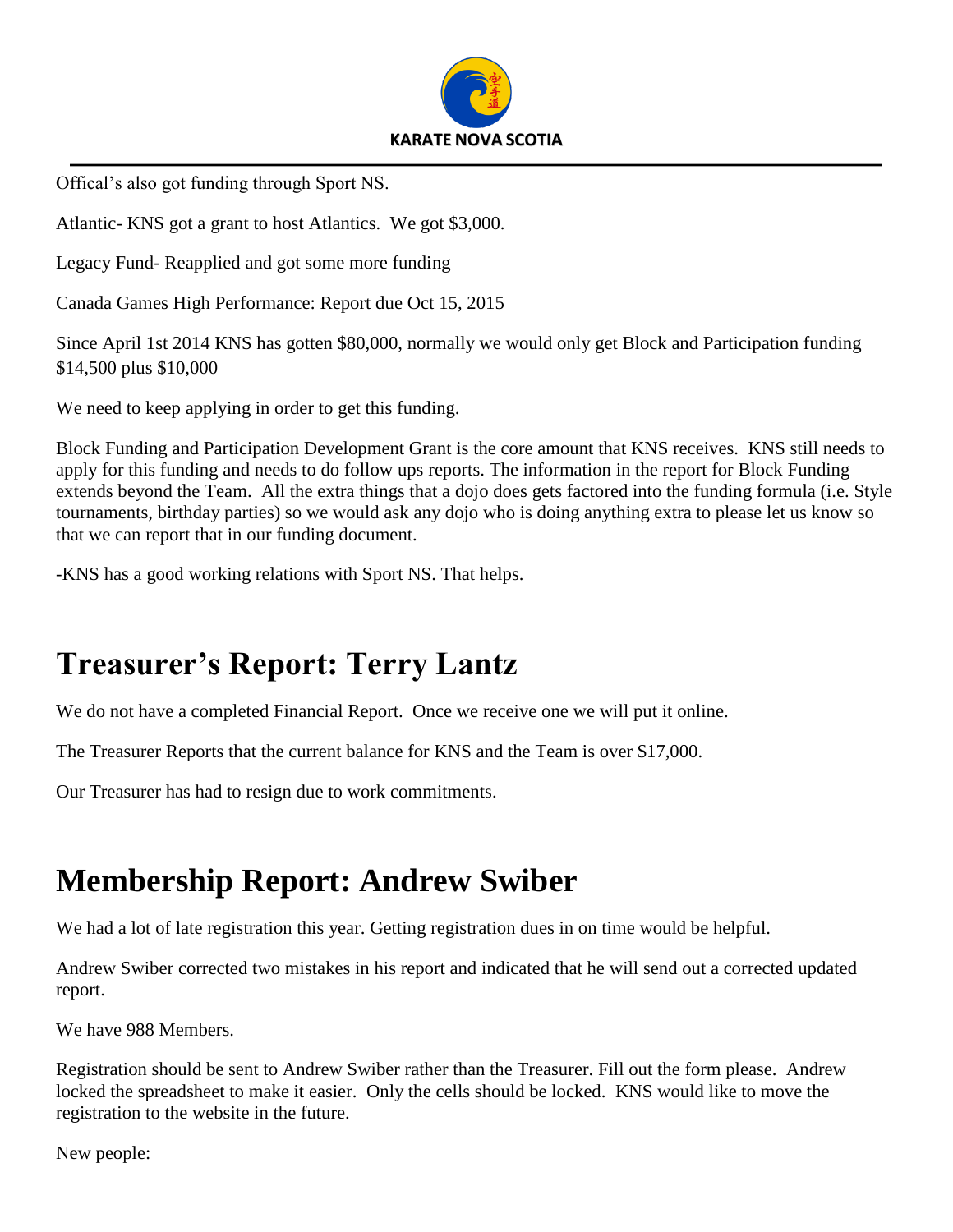

Garrett Chase: CASK Karate– Wado

Shannon Doane: SMU Karate Club- she is at the meeting to observe.

Membec has the biggest membership.

### **Membership Fees Proposal, Timelines & Process- Gary and Greg**

Background to Motion:

NS has had the same fee rate for many many years. KC has been increasing their fees and changing the fee structure and changing the timing of the payment. In NS, if we keep the current fee structure we will have no money, however, we need working capital. Thus, NS needs to change their fee structure and the timing of the collection. KC doesn't distinguish anymore between a Dan and a Kyu. All members will pay the same amount. Also, we now owe KC in January but traditionally we do not collect our fees until after January. The collection time has been causing a problem. Most club start in September and we need to start collecting in Sept/Oct. To have the dues collected by October also makes sense because our insurance is due in October.

Some members present wondered when dojo were informed, Greg informs 40 days prior as per constituition.

When Gary Walsh attends the Summit he will get an update on the membership rates. KC will be finalizing the Governance at the Summit.

**Motion: Karate Canada has been increasing their fees over the years and now for KNS to sustain our association based on our current numbers, roughly 100 Dans, 800 Kyus and 25 Clubs, the board would like to adopt a 5 year plan to increase fees that have not been adjusted since the 1980's. The board would like the membership to adopt the follow proposal for adjustment to annual dues and submission date (registration date). The proposal is to make changes gradually over a period of 4 years.** 

**Motion:** Milton Bourque makes the motion. Dave Griffin seconds the motion. **Voting Results:** All in favour. Motion Passed.

Jeff Murphy and Cherry Whitaker sent and email and said they read the motion and they also had no problem with the Motion. They are not able to attend the AGM.

### **NCCP Report: Karen Armour**

Karen Armour reviewed the NCCP report. She outlined briefly what the NCCP program was and what KC is doing in relation to NCCP. This year at the Summit, KC will be offering a CompDev course on "Analysis Technical and Tactical Performance". Also, KC has a 5 year plan to have Head provincial coaches CompDev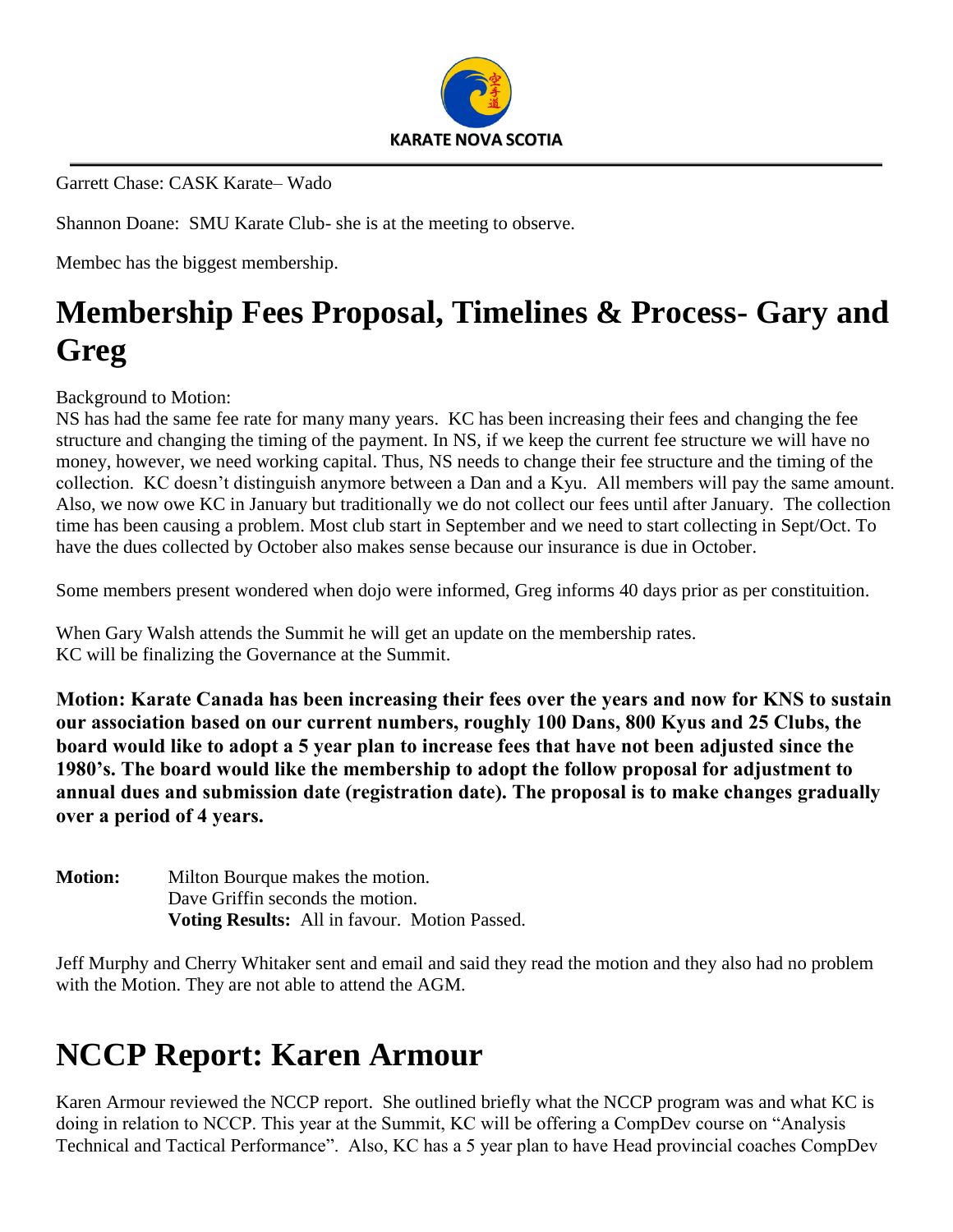

certified by 2018 and to have one male and one female coach certified by 2018.

NS has two Learning Facilitators and Evaluators. NS plans to put on an Instructor Beginner course and a Competition-Introduction course in the Spring of 2016 if there is enough interest, need at least 6 people.

The hope is to to have many in attendance, Karen discusses the differences with coaching karate and other sports, where some Karate Instructors do not see the value in taking NCCP trained, due to how they elevate through their ranks of traditional karate.

Comp Dev courses are not all sport specific and are put on by SportsNS, Karate Canada, et …

Karen thinks in future that we as an association should be requiring that the coaches sit in chair, close to ring, etc … this is a decision to be looked at in the future.

Karen discusses the benefits of Gary being on Karate Canada board and the alignment with NCCP at National Level.

#### **Coaches Report: Karen Armour**

Karen Armour reviewed the Coaches Report.

- 8 workouts
- ½ open for folks to gain experience
- After team selection goes to closed workouts
- Jake Bird is missing from 2015 team list
- Correct Brooklyn's Club, wrongly identified.

At the 2015 Nationals, NS had 16 athletes. NS received 3 gold medals, 5 bronze medals, and 5 fourth place finishes. Trysten Deveau was also awarded the Junior Sportsmanship Award at Nationals.

Five athletes from NS attended the Junior Pan Ams in Bolivia. Sean O'Neil missed training camp so he became excluded. Trysten Deveau got a bronze medal for Team Kumite and Brooklynn Rutherford had a  $7<sup>th</sup>$  place finish. Karen also attended at Junior PanAms as a Canadian Coach.

Two athletes from NS will be attending the Junior World Championships in Jakarta: Trysten Deveau and Alex Comeau.

Nationals will be in Richmond, BC from January 29-31, 2016.

Questions on floor on Nationals from same place for a 4 year period, timing of calendar, lots of work. Karen/Gary feel this is coming to an end.

Weight maintenance for junior athletes is noted by karen as an issue for success in nationals and then moving to Pan Ams.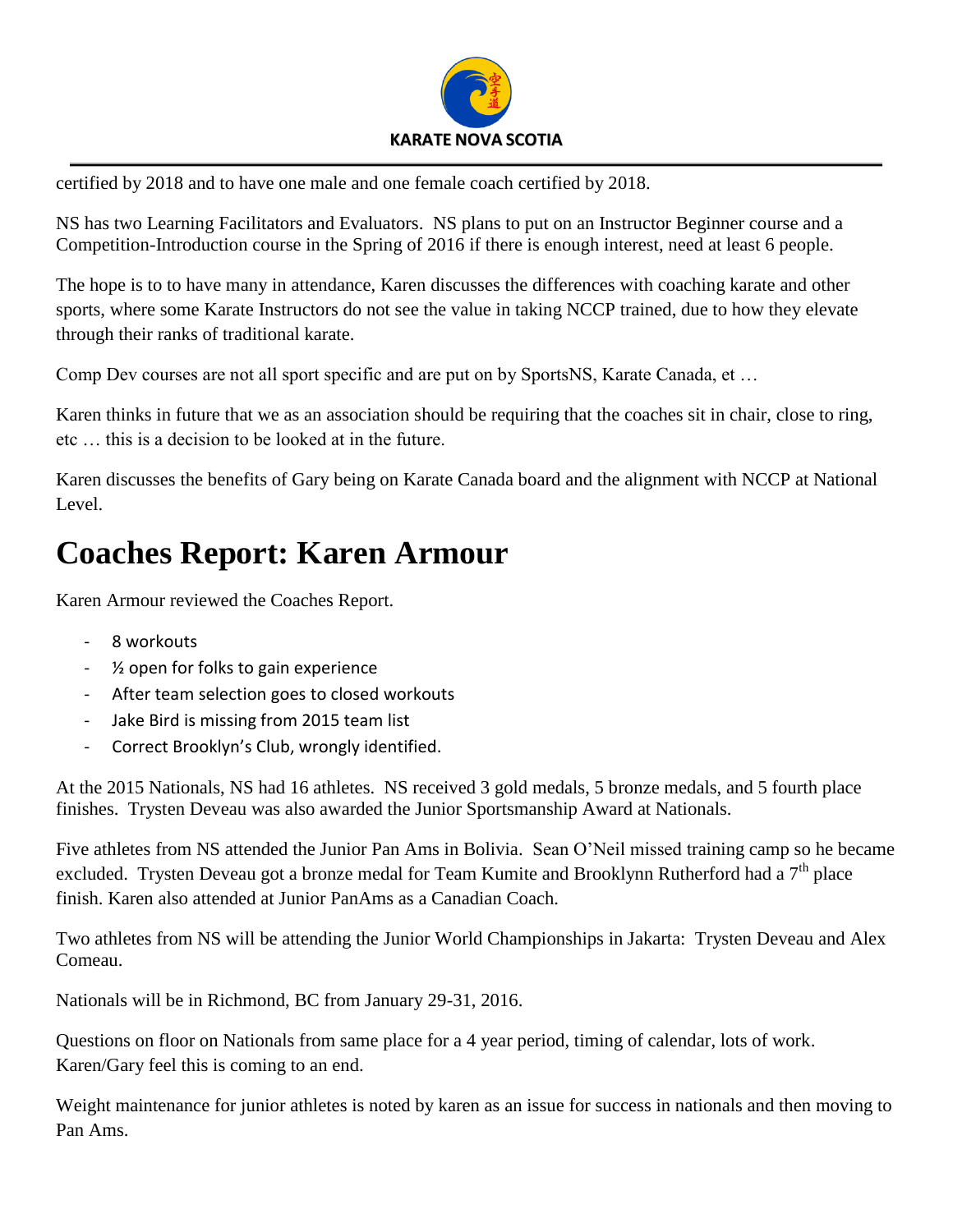

Karen talks about 12-13 year old divisions at Nationals officially now as divisions, as internationally all events have this.

## **Officials Report: Dave Griffin**

Dave Griffin reviewed the Officials Report:

-Over the last 12 months we have made steady process with our officials program. The skill level of our officials continues to improve.

-We generally have enough officials to run tournaments, however, this year in Yarmouth we could only run two rings rather than 3.

-The changes we made to Kata (2 competitors at a time) seem to be working out well.

-We had 3 provincial Clinic over the last year: Jan 2015- new rule changes, April 2015, and June 2015 Oct 2014- Sensei Yaro Tarana conducted the Atlantic Regional official's clinic.

-Upgrades: Gary Walsh got Pan Am Kata judge "C" license and Dave Griffin got his WKF Kata judge A license.

-In October 2015 Sensei Yaro Tarana will be conducting the Atlantic Regional officials clinic in PEI.

### **Open floor for New Business**

1. Atlantics: Kata- there does not appear to be a category for athletes under 10 years.

-Kumite for 9 years olds may be ninja turtle.

-Everyone needs chest and headgear

-There are different rules depending on province hosting the Atlantics so you need to read their

rules.

-Head gear is needed for ninja turtle

Greg Da Ros will clarify the rules with Collin Affleck.

2. In NS we do three tournaments a year. It will be hard to put on more unless we have more referees and volunteers to consistently help.

2. Bushino Ki Karate Tournament- to raise money for Trysten Deveau and Alex Comeau is: Oct 17: 8:30 am to 5:00 pm Kata, Nina turtle, Kumite

3. Tournament in December 2015:

There was an assumption that it would be in Halifax, however, Digby has space booked. Digby has always supported the team. If we are unable to locate a reasonably priced venue in Metro then we will have the tournament in Digby. KNS wants to spread the tournaments around so that everyone has an opportunity to attend.

Bridgewater (Nov 14), Horton (Apr 2016), Atlantics (Oct 2015)